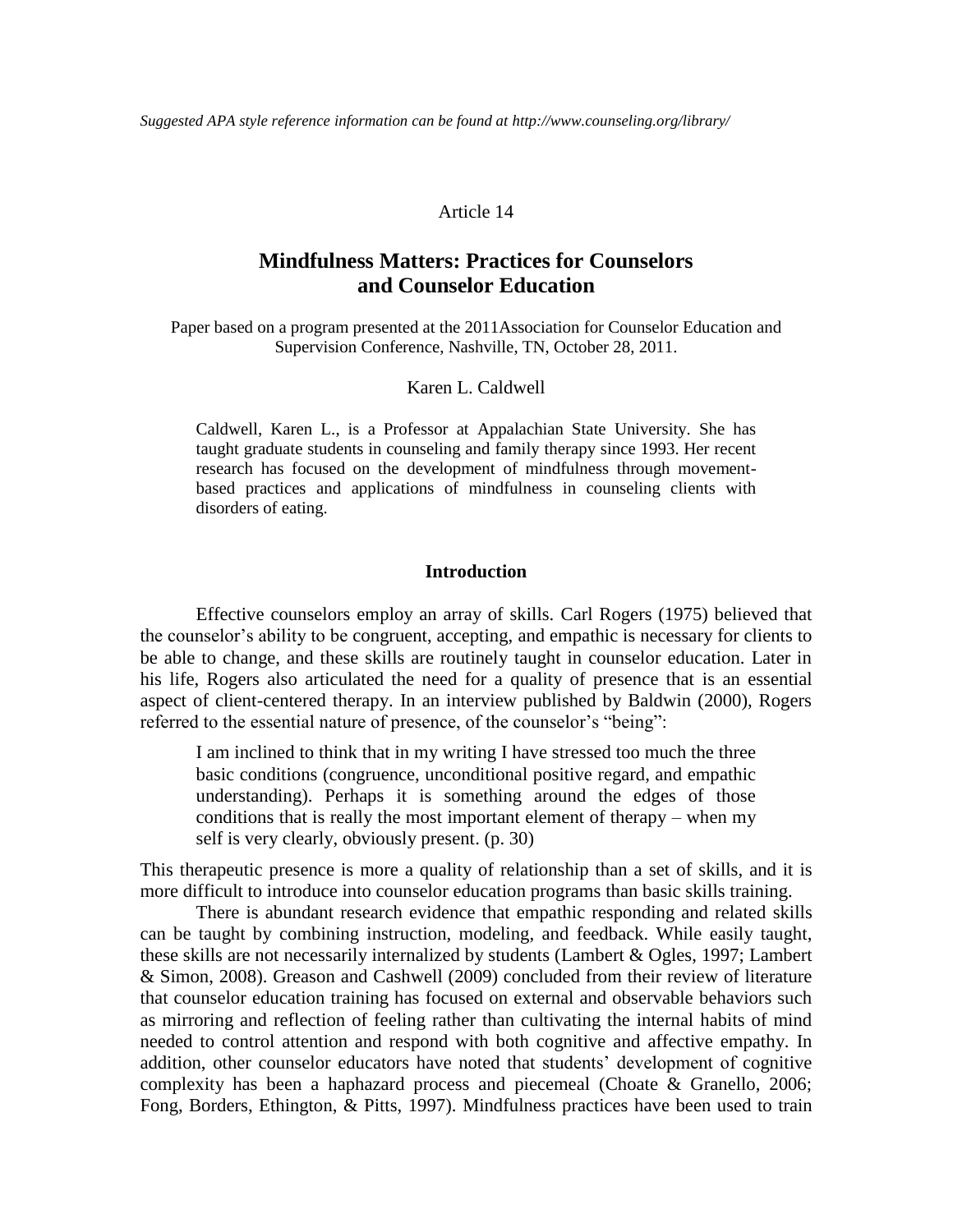other health care practitioners in attention and empathic response and may be useful in counselor education programs. The purpose of this paper is to describe the characteristics of mindfulness, review the literature on mindfulness practices used in the education of health care practitioners, offer several exercises that can be used in counselor education as means of developing mindfulness, and encourage research into this promising educational practice.

# **What Is Mindfulness?**

Kabat-Zinn (1994) described mindfulness as "paying attention in a particular way: on purpose, in the present moment, and non-judgmentally" (p. 4). This is a human capacity that was described by the American psychologist William James (1890) as essential for excellence in education:

The faculty of voluntarily bringing back a wandering attention, over and over again, is the very root of judgment, character, and will. No one is *compos sui* if he have it not. An education which should improve this faculty would be the education par excellence. But it is easier to define this ideal than to give practical directions for bringing it about. (p. 424)

While it may have been true in James' time that there were few practical directions for training attention so that one could be "master of one's self," mindfulness practices developed in a number of religious and contemplative traditions are now widely available and the subject of numerous research studies.

Mindfulness includes concepts such as awareness, attention, and consciousness, all of which defy decades of Western scientific efforts to refine and achieve consensus definitions. For example, contemporary researchers in Western psychology have defined mindfulness as a self-regulatory capacity (Brown & Ryan, 2003), a skill involving acceptance of one's internal experiences (Linehan, 1994), and a skill of meta-cognition (Bishop et al., 2004). Brown, Ryan, and Creswell (2007) described mindfulness as a "receptive attention to and awareness of present events and experience" (p. 212). Mindful processing involves a state of mind wherein attention is kept to a bare registering of the facts observed. This is contrasted with a conceptual mode of processing in which cognitive schemas, beliefs, and opinions are imposed, often automatically, on everything encountered.

Even with the lack of definitional clarity, the practice of mindfulness skills has been found to lead to increases in self-focused attention as well as changes in characteristics of attention so that it becomes less biased, more flexible, and nonreactive. Mindfulness is an important building block that facilitates change in the emotional realm (Davidson, 2010). Dispositional mindfulness as well as mindfulness interventions consistently have been found to be associated with a number of measures of emotional well-being (Greeson, 2009). Mechanisms of action in this inverse relationship between mindfulness and psychological distress also have been investigated and include a mediating role for rumination and non-attachment (Coffey & Hartman, 2008; Jain et al., 2007; Ramel, Goldin, Carmona, & McQuaid, 2004), experiential avoidance (Lavender, Jardin, & Anderson, 2009), and cognitive reactivity (Raes, Dewulf, Van Heeringen, & Williams, 2009). Self-regulation of emotions through greater emotional awareness, acceptance, and the ability to correct or improve unpleasant mood states are additional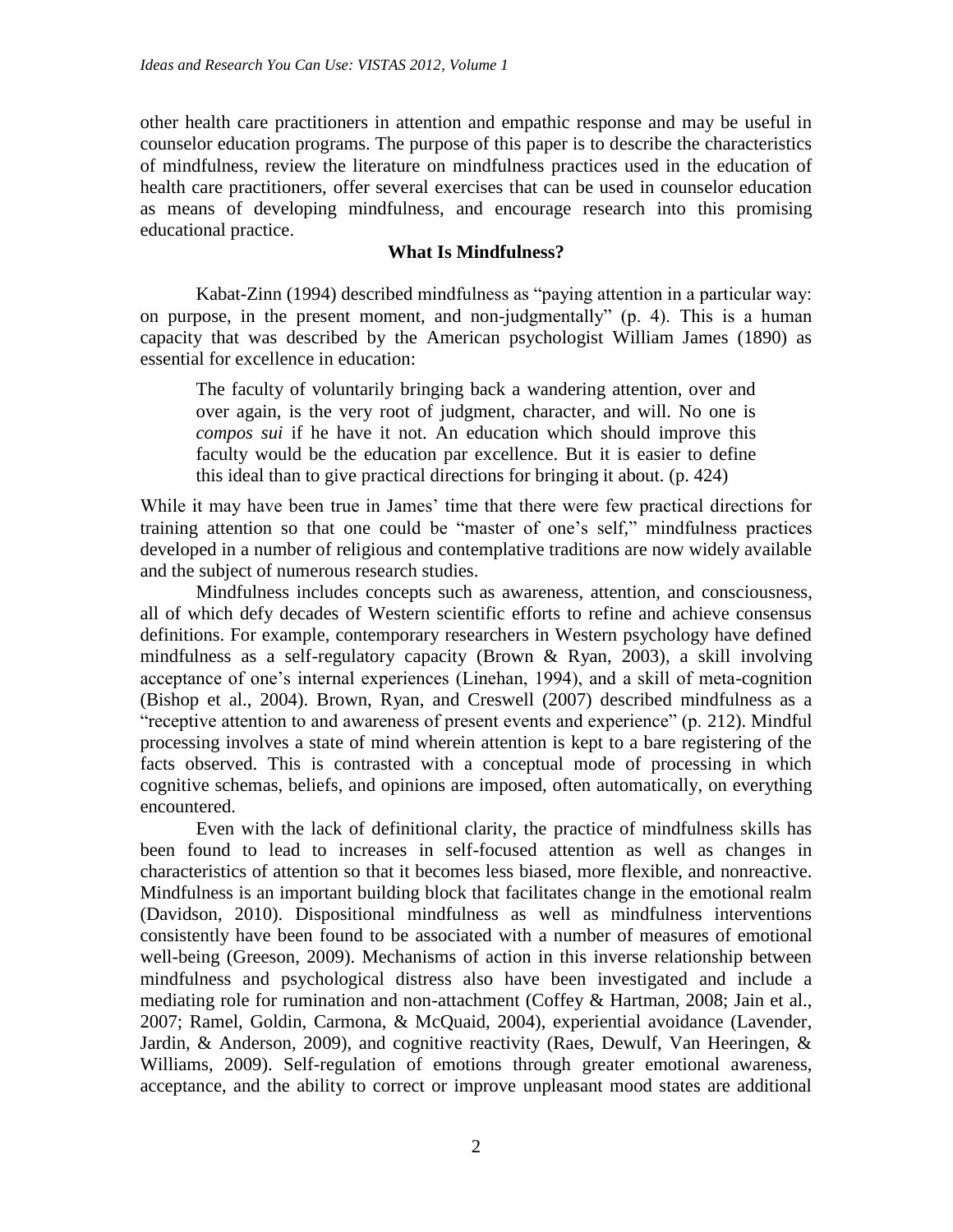pathways suggested by other researchers (Baer et al., 2008; Feldman, Hayes, Kumar, Greeson, & Laurenceau, 2007).

Over the past 20 years, the practice of mindfulness has been increasingly used to treat a range of mental health disorders including depression, anxiety, substance abuse, eating disorders, attention deficit disorders, and personality disorders (reviewed by Baer, 2003). Aspects of mindfulness practice have been incorporated into Acceptance and Commitment Therapy (ACT; Hayes, Strosahl, & Wilson, 1999), Mindfulness-based Cognitive Therapy (Segal, Williams & Teasdale, 2002), Addiction Treatment and Relapse Prevention (Marlatt & Gordon, 1985), Dialectical Behavior Therapy (Linehan, 1993), and Mindfulness-based intervention for Eating Disorders (M-BEAT; Kristeller & Hallett, 1999; Wolever, 2009).

In addition to the practice of mindfulness in mental health treatment, there is tantalizing evidence from a recent randomized controlled trial that clinicians who develop mindfulness through the practice of meditation have clients with better outcomes compared to clinicians who don't have a meditation practice (Grepmair et al., 2007). This study examined the course and treatment results of 124 mental health inpatients treated for 9 weeks by 18 psychotherapists-in-training. Half of the therapists were randomly assigned to be part of a meditation group, and the other half did not practice meditation. The patients also were randomly assigned to the meditating or non-meditating therapists. Patients assigned to the therapists who meditated showed significantly better results than patients assigned to therapists who did not meditate on measures of somatization, insecurity in social contact, obsessiveness, anxiety, anger/hostility, phobic anxiety, paranoid thinking and psychoticism. No significant differences in outcome were found between the two groups on measures of their perception of distrust and the feeling of being used (paranoid thinking). In addition to the health benefits that come with meditation for clinicians themselves (e.g., Greeson, 2009; Hoffman, Sawyer, Witt, & Oh, 2010), promoting mindfulness in mental health counselors shows promise as a useful tool for improving the treatment results of their clients.

# **Mindfulness in Health Care Education**

There is growing interest in mindfulness to develop relational skills of health care providers. Several authors have advocated the importance of mindfulness in the cultivation of healing presence in physicians (Epstein, 1999; McDonough-Means, Kreitzer, & Bell, 2004). The research base for the effectiveness of mindfulness in the training of health care providers in the United States began in the 1970s. Lesh (1970) found that counseling psychology students who engaged in a meditation intervention were able to demonstrate increased empathy in comparison to students who were on the wait-list. Shapiro and Brown (2007, as cited in Shapiro & Izette, 2008) reported that counseling psychology students who went through the eight-week Mindfulness Based Stress Reduction course (MBSR; Kabat-Zinn, 1990) significantly increased in empathy. These results were similar to those of a randomized controlled study of medical students (Shapiro, Schwartz, & Bonner, 1998) and a study of nursing students (Bruce, Young, Turner, Vander Wal, & Linden, 2002). Mindfulness facilitates empathy through (a) reducing stress, (b) increasing self-compassion, and (c) loosening identification with personal subjective experience. Although not specifically about mindfulness as a training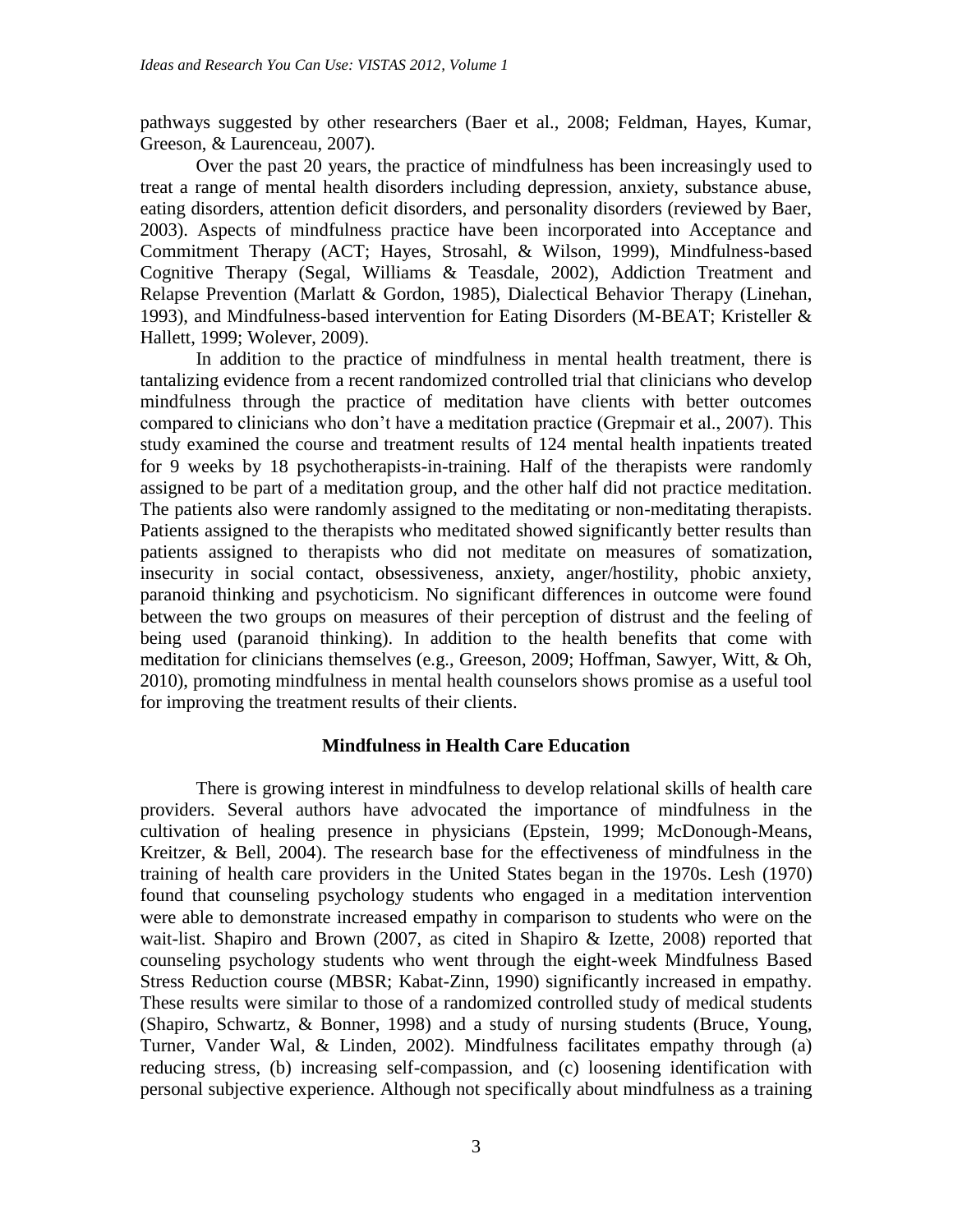practice, Greason and Cashwell (2009) surveyed 179 master's level counseling interns and doctoral counseling students to determine their levels of mindfulness, attention, empathy and self-efficacy. In this study, mindfulness was a significant predictor of counseling self-efficacy and attention was a mediator of that relationship.

Several different approaches to incorporating mindfulness training into the curriculum of mental health practitioners have been reported including integrating mindfulness into existing courses (Gehart & McCollum, 2008; McCollum & Gehart, 2010), a 6-week curriculum (Kramer, Meleo-Meyer & Turner, 2008), and a complete 3 unit course (Schure, Christopher, & Christopher, 2008).

# **Integrating Mindfulness Into the Curriculum**

Gehart and McCollum (2008) introduced mindfulness into both of their marriage and family therapy education programs, one accredited by the Council for the Accreditation of Counseling and Related Programs (CACREP), and one accredited by the Commission for Accreditation of Marriage and Family Therapy Education (COAMFTE). The mindfulness practices fit within two-semester practicum courses which are their students' first clinical experiences. Instruction began with a rationale for integrating mindfulness into the curriculum. Students were required to engage in 5 minutes of a mindfulness practice for 5 days a week and journal about their experiences. In-class discussion and in-class guided and unguided meditations were also included in the course. Themes from a qualitative study of students' experiences in these courses included students' increasing ability to be present in sessions (McCollum & Gehart, 2010). Students' also reported being better able to balance being and doing modes in therapy as well as developing acceptance and compassion for clients and themselves.

# **A Six Week Training Module**

Kramer et al. (2008) described a six week Interpersonal Mindfulness Program (IMP) based on Insight Dialogue (ID), a formal practice of interpersonal meditation. Their meditation instructions/guidelines are to Pause, Relax, Open, Trust Emergence, Listen Deeply, and Speak the Truth. In a practice session, after some individual meditation, participants pair up and a contemplation topic is introduced. An example could be the topic of aging or dealing with disappointment. Partners trade roles talking about the topic and mindfully listening, bringing awareness to thoughts, emotions, and body sensations as they arise in the moment. During the dialogue a bell is rung occasionally to bring the meditators back to silent mindfulness and help further establish the meditative quality of their interactions. A loving kindness meditation is used at the close of each IMP class period and ID sessions.

# **A Complete Course**

Schure et al. (2008) described a 4-year qualitative study on the influence of teaching hatha yoga, meditation, and qigong to counseling graduate students. Participants in the 15-week, 3–credit mindfulness-based stress reduction course reported positive physical, emotional, mental, spiritual, and interpersonal changes and substantial effects on their counseling skills and therapeutic relationships.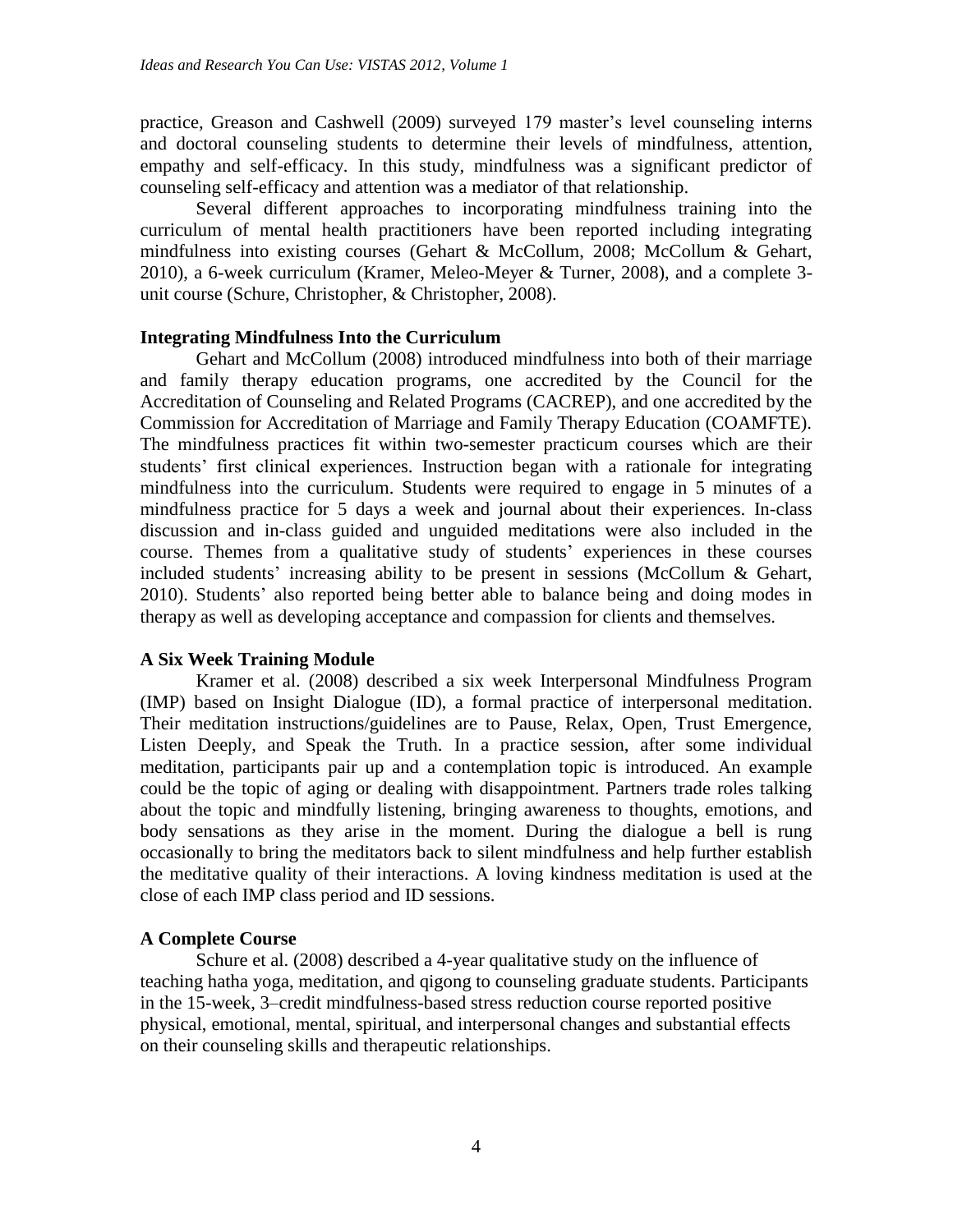# **Experiential Exercises**

Experiential exercises demystify the concept of mindfulness and create opportunities for practicing mindfulness in the counselor education curriculum as well as daily life. Initial practice in group settings is beneficial in normalizing the discovery of how active and distracted our minds typically are as well as normalizing the difficult emotions and thoughts that can be noticed by participants. The first two exercises can be practiced alone. If practiced alone, decide on a brief period of time, 5 to 10 minutes, to devote to this practice. Find a place where you will not be disturbed by others, and set a timer with a gentle alarm so that you can devote your attention to the object of mindfulness.

## **Mindfulness of Breathing**

Attending to the sensations of breathing is a time-honored way to bring your attention back to the present moment, because the breath is a constant part of living. Assume a sitting posture that will encourage alertness with eyes either closed or opened. Set an intention to be kind towards yourself and draw your attention to the sensations of breathing. What are the qualities of your breath: shallow or deep, fast or slow, ragged or smooth? Where in the body do you notice the sensations of breathing: coolness or warmth in the nostrils or back of the throat, the rib cage rising and falling, the diaphragm sinking and rising? Your attention will inevitably wander, and when you notice this, congratulate yourself on noticing that your mind has wandered. This is how you train mindfulness. Gently bring your attention back to the sensations of breathing.

# **Mindfulness of Eating**

Bringing mindful awareness to the food we eat is another practice that is fairly easily incorporated into daily life since we must eat to live. As you begin this practice, set an intention to be accepting towards yourself and your experience. Devote your attention to each moment of the process of eating. Place a few raisins in your hand. If you don't have raisins, any food will do. Imagine that you have just arrived from planet Mars and you have never eaten this food before. Explore the food with your senses before you put it in your mouth. What do you smell? What do you see? What do you feel? What do you hear? Before you place the food in your mouth, become aware of the impulse to move the food towards your mouth. Refraining from biting into the food, place the food in your mouth and notice how the food enters your mouth. How does it come to contact your tongue or palate? What is the texture, the smell, the taste of the food? Is there a point in time that more saliva collects in your mouth? When you're ready, intentionally bite down on the food and continue to notice the textures, smell, and taste of the food. Chew slowly enough so that you can be aware of how the food changes in consistency and taste as you chew. Before you swallow, become aware of the intention to swallow. See if you can notice the sensations of swallowing the food, sensing the movement down your throat towards your stomach. If at any point your attention wanders from the sensations of eating, gently bring your awareness back to the present moment and the sensations of eating. It is the practice of bringing the attention back to the present moment, over and over again, that strengthens our human capacity for mindfulness.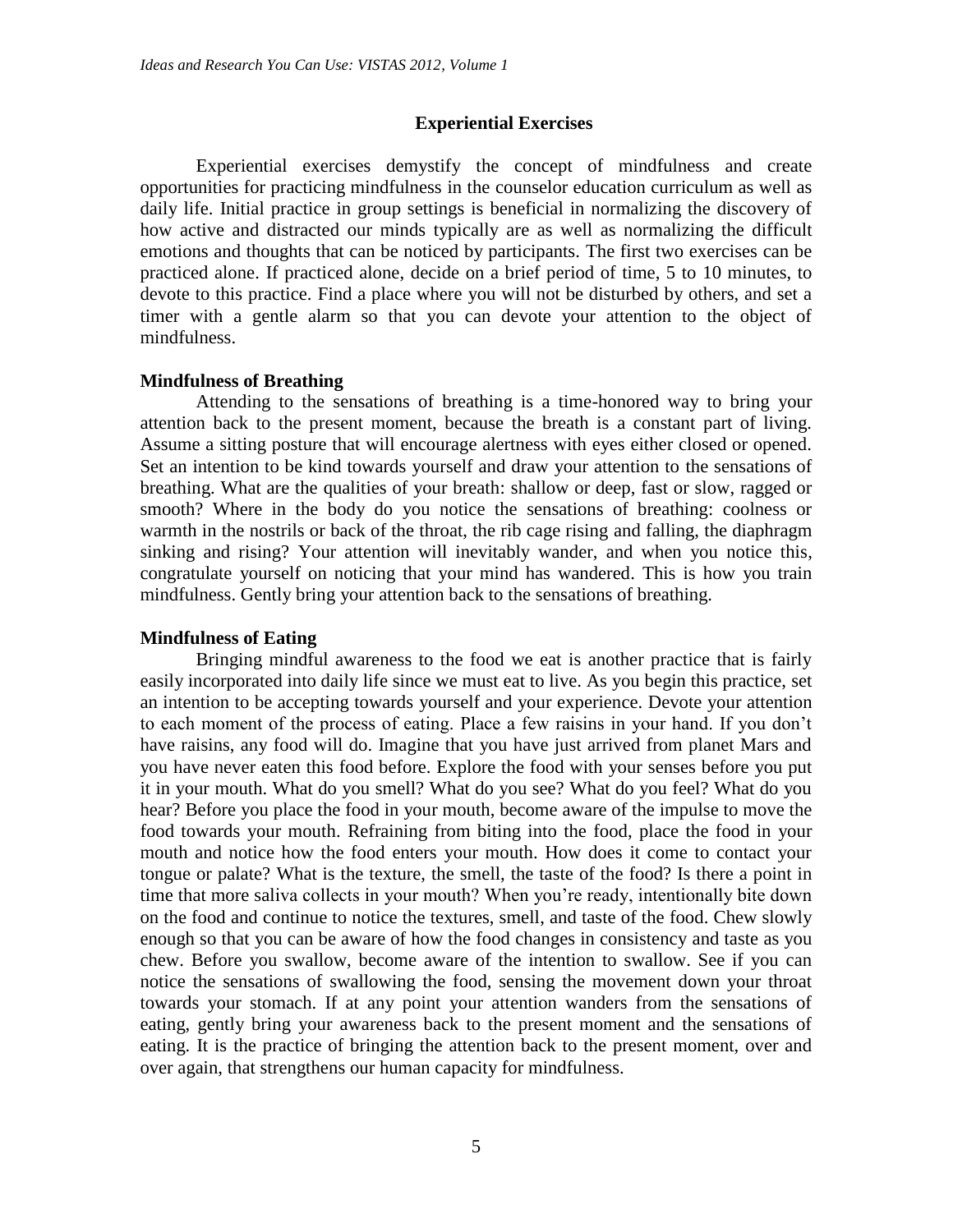#### **Mindfulness of Communication**

This two-person exercise is useful in basic skills classes to teach the importance of being fully present and mindful while listening to another person. The first part of this exercise involves one partner being purposefully mindless, and the second part involves being purposely mindful. At first, partner A will share something significant about his or her day, and partner B will try to be mindless, doing whatever he or she normally does to disconnect during communication. This can be accomplished in a very short period of time (30 seconds). Partners can then switch roles. Debriefing questions for this part of the exercise can be focused on what the partners noticed, what they did in order to be mindless, and how easy or difficult it was. The second part of the exercise involves mindful listening. Partner A again shares something significant about his or her day, and partner B will listen mindfully, as fully present to the communication as possible. Partners then again switch roles. Debriefing questions can again be focused on what the partners noticed, what they did in order to be mindful, and how easy or difficult it was. How were the conversations similar and how were they different?

#### **Final Considerations**

While mindfulness meditation practices were initially part of a religious or spiritual context, these practices can be taught without reference to their religious roots. In secular educational settings, this distinction is important to avoid placing students in the position that they are being forced into a religious practice. Before incorporating mindfulness practices into the counselor education curriculum, students need a rationale for engaging in practices that don't initially appear to be relevant to the practice of counseling. This rationale can include the importance of self-care for clinicians as well as the impact of the practices on development of empathy. In addition, an ongoing practice of mindfulness is important for developing an experiential understanding of the mindfulness based interventions used in mental health clinical practice.

The field of research into the effectiveness of mindfulness in counselor education is wide open. We need to know which forms of practice may be most effective in the counselor education curriculum as well as how much practice is needed and the timing of practice. Further research can help counselor educators deliver mindfulness training components more effectively.

#### **References**

- Baer, R. A. (2003). Mindfulness training as a clinical intervention: A conceptual and empirical review. *Clinical Psychology: Science and Practice, 10*, 125-143.
- Baer, R. A., Smith, G. T., Lykins, E., Button, D., Krietemeyer, J., Sauer, S., . . . Williams, J. (2008). Construct validity of the five facet mindfulness questionnaire in meditating and nonmeditating samples. *Assessment, 15*(3), 329-342.
- Baldwin, M. (2000). Interview with Carl Rogers on the use of the self in therapy. In M. Baldwin (Ed.). *The use of self in therapy*,  $2<sup>nd</sup>$  ed (pp. 29-38). New York, NY: Haworth Press.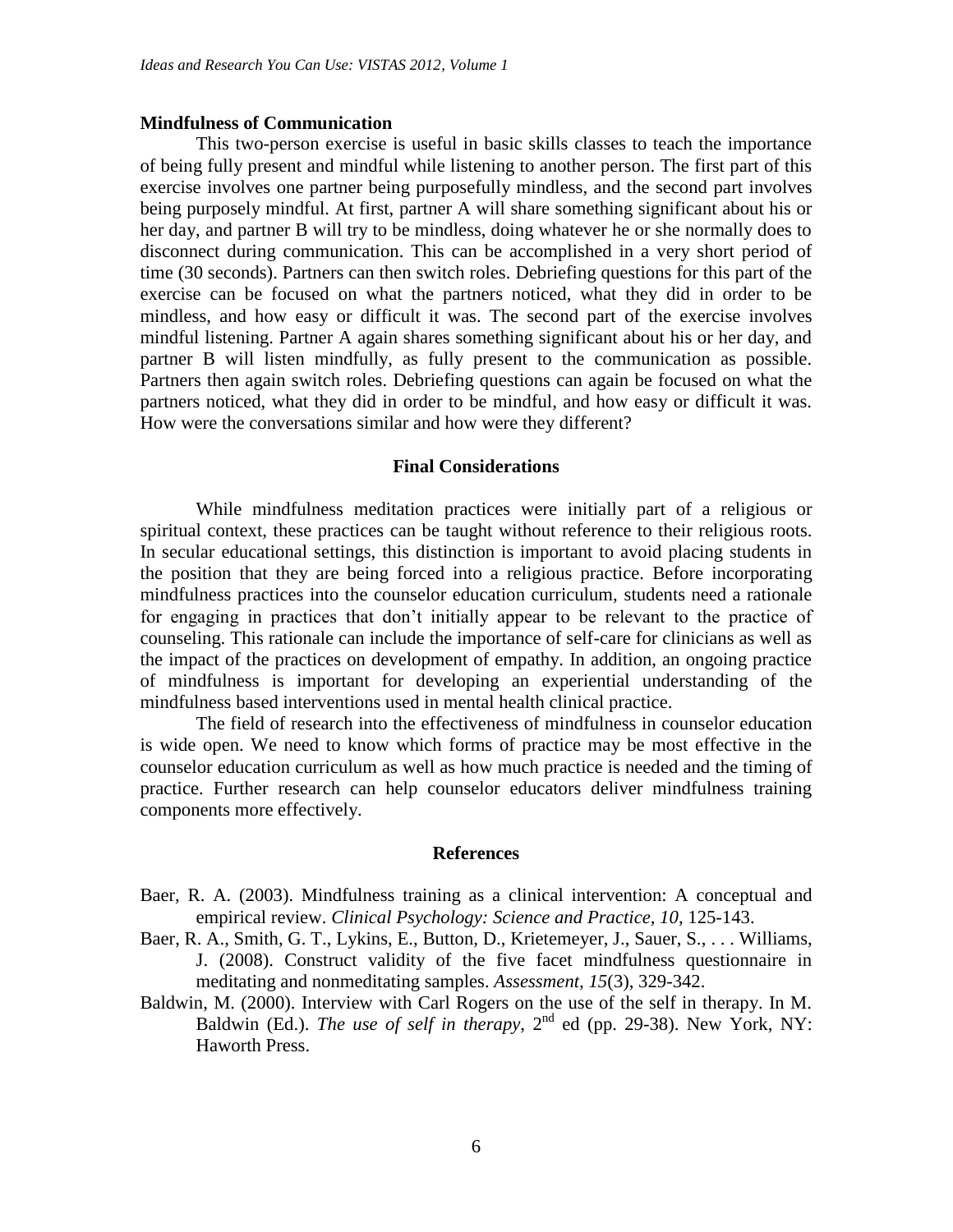- Bishop, S. R., Lau, M., Shapiro, S., Carlson, L., Anderson, N. D., Carmody, J., ... Devins, G. (2004). Mindfulness: A proposed operational definition. *Clinical Psychology: Science & Practice, 11*, 230-241.
- Brown, K. W., & Ryan, R. M. (2003). The benefits of being present: Mindfulness and its role in psychological well-being. *Journal of Personality and Social Psychology, 84*, 822-848.
- Brown, K. W., Ryan, R. M., & Creswell, J. D. (2007). Mindfulness: Theoretical foundations and evidence for its salutary effects. *Psychological Inquiry, 18*(4), 211-237.
- Bruce, A., Young, L., Turner, L., Vander Wal, R., & Linden, W. (2002). Meditationbased stress reduction: Holistic practice in nursing education. In L. E. Young & V. E. Hayes (Eds.), *Transforming health promotion practice: Concepts, issues, and applications* (pp. 241-252). Victoria, British Columbia, Canada: Davis.
- Choate, L. H., & Granello, D. H. (2006). Promoting student cognitive development in counselor preparation: A proposed expanded role for faculty advisers. *Counselor Education & Supervision, 46*(2), 116-130.
- Coffey, K. A., & Hartman, M. (2008). Mechanisms of action in the inverse relationship between mindfulness and psychological distress. *Complementary Health Practice Review, 13*(2), 79-91.
- Davidson, R. J. (2010). Empirical explorations of mindfulness: Conceptual and methodological conundrums. *Emotion, 10*(1), 8-11.
- Epstein, R. M. (1999). Mindful practice. *Journal of the American Medical Association, 282*(9), 833-839.
- Feldman, G., Hayes, A., Kumar, S., Greeson, J., & Laurenceau, J. (2007). Mindfulness and emotion regulation: The development and initial validation of the Cognitive and Affective Mindfulness Scale-Revised (CAMS-R). *Journal of Psychopathology and Behavioral Assessment, 29*(3), 177-190.
- Fong, M. L., Borders, L. D., Ethington, C., & Pitts, J. (1997). Becoming a counselor: A longitudinal study of student cognitive development. *Counselor Education and Supervision, 37*, 100-114.
- Gehart, D. R., & McCollum, E. E. (2008). Teaching therapeutic presence: A mindfulnessbased approach. In S. Hick & T. Bien (eds.), *Mindfulness and the therapeutic relationship* (pp. 176-194). New York, NY: Guilford.
- Greason, P., & Cashwell, C. (2009). Mindfulness and counseling self-efficacy: The mediating role of attention and empathy. *Counselor Education & Supervision, 49*, 2-19.
- Greeson, J. (2009). Mindfulness research update: 2008. *Complementary Health Practice Review OnlineFirst.* doi:10.1177/153210108329862
- Grepmair, L., Mitterlehner, F., Loew, T., Bachler, E., Rother, W., & Nickel, M. (2007). Promoting mindfulness in psychotherapists in training influences the treatment results of their patients: A randomized, double-blind, controlled study. *Psychotherapy and Psychosomatics, 76*, 332-338.
- Hayes, S. C., Strosahl, K., & Wilson, K. G. (1999). *Acceptance and commitment therapy*. New York, NY: Guilford Press.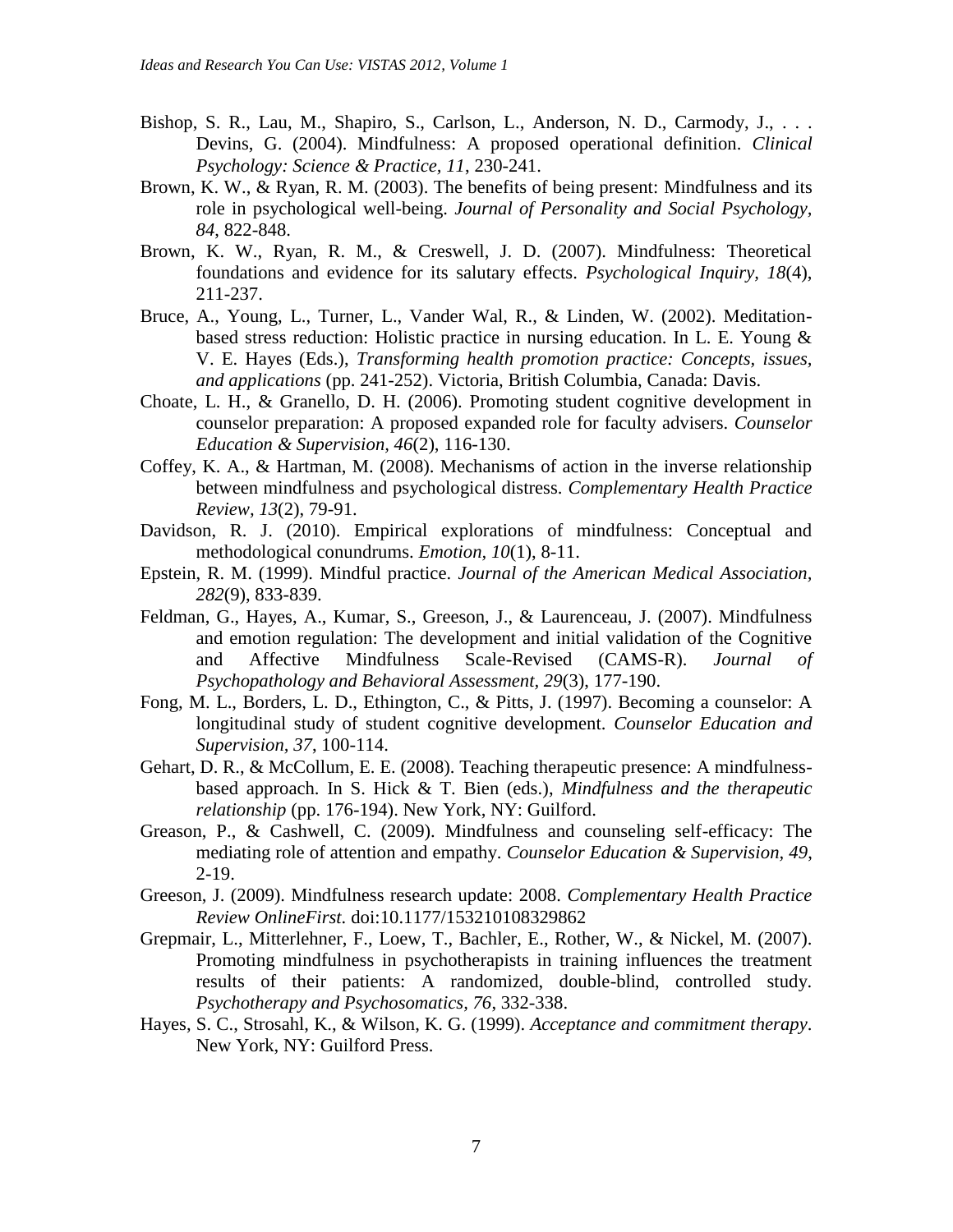- Hofmann, S. G., Sawyer, A. T., Witt, A. A., & Oh, D. (2010). The effect of mindfulnessbased therapy on anxiety and depression: A meta-analytic review. *Journal of Consulting and Clinical Psychology, 78*, 169-183.
- Jain, S., Shapiro, S. L., Swanick, S., Rowsch, S. C., Mills, P. M., Bell, I., & Schwartz, G. E. (2007). A randomized controlled trial of mindfulness meditation versus relaxation training: Effects on distress, positive states of mind, rumination, and distraction. *Annals of Behavioral Medicine, 33,* 11-21.
- James, W. (1890). *Principles of psychology* (vol. 1). Retrieved from http://psychclassics.yorku.ca/James/Principles/
- Kabat-Zinn, J. (1990). *Full catastrophe living: Using the wisdom of your body and mind to face stress, pain, and illness.* New York, NY: Delacorte Press.
- Kabat-Zinn, J. (1994). *Wherever you go, there you are: Mindfulness meditation in everyday life*. New York, NY: Hyperion.
- Kramer, G., Meleo-Meyer, F., & Turner, M. L. (2008). Cultivating mindfulness in relation: Insight dialogue and the interpersonal mindfulness program. In S. Hick & T. Bien (Eds.), *Mindfulness and the therapeutic relationship* (pp. 195-214). New York, NY: Guilford.
- Kristeller, J. L., & Hallett, C. B. (1999). An exploratory study of a meditation-based intervention for binge eating disorder. *Journal of Health Psychology, 4*(3), 357- 363.
- Lambert, M., & Ogles, B. (1997). The effectiveness of psychotherapy supervision. In C. E. Watkins (Ed.), *Handbook of psychotherapy supervision* (pp. 421-446). New York, NY: Wiley.
- Lambert, M., & Simon, W. (2008). The therapeutic relationship: Central and essential in psychotherapy outcome. In. S. F. Hick, T. Bien, & Z. V. Segal (Eds). *Mindfulness and the therapeutic relationship* (pp. 19-33). New York, NY: Guilford.
- Lavender, J. M., Jardin, B. F., & Anderson, D. A. (2009). Bulimic symptoms in undergraduate men and women: Contributions of mindfulness and thought suppression. *Eating Behaviors, 10*(4), 228-231.
- Lesh, T. V. (1970). Zen meditation and the development of empathy in counselors. *Journal of Humanistic Psychology, 10*, 39-74.
- Linehan, M. M. (1993). *Cognitive-behavioral treatment of borderline personality disorder*. New York, NY: Guilford Press.
- Linehan, M. M. (1994). Acceptance and change: The central dialectic in psychotherapy. S. C. Hayes, N. S. Jacobson, V. M. Follette, & M. J. Dougher (Eds.), *Acceptance and change: Content and context in psychotherapy* (pp. 73-90). Reno, NV: Context Press.
- Marlatt, G. A., & Gordon, J. R. (1985). *Relapse prevention: Maintenance strategies in the treatment of addictive behaviors.* New York, NY: Guilford Press.
- McCollum, E. E., & Gehart, D. R. (2010). Using mindfulness meditation to teach beginning therapists therapeutic presence: A qualitative study. *Journal of Marital & Family Therapy, 36*(3), 347-360. doi: 10.1111/j.1752-006.2010.00214.x
- McDonough-Means, S. I., Kreitzer, M. J., & Bell, I. R. (2004). Fostering a healing presence and investigating its mediators. *Journal of Alternative and Complementary Medicine, 10*, S25-S41.